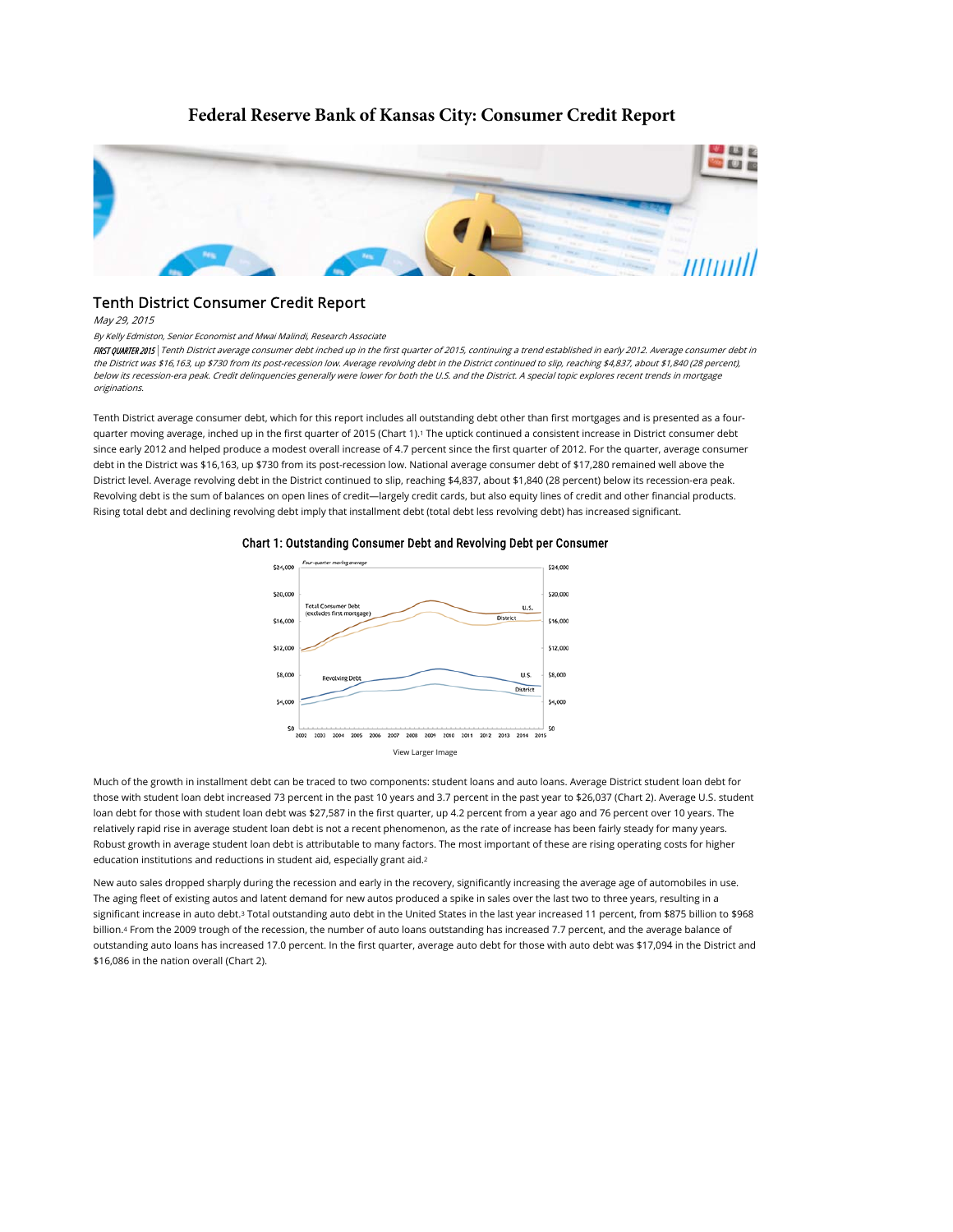### Chart 2: Outstanding Auto and Student Loan Debt per Borrower



Average consumer debt varied significantly across District states, from \$14,875 in Nebraska to \$18,605 in Colorado (Chart 3). Coloradans consistently carry more debt than consumers in other District states, due largely to a higher cost of living—especially for housing—and aboveaverage incomes. Consumer debt tends to move with both cost of living and income. Likewise, Nebraskans and Oklahomans typically carry relatively low debt. Lower average consumer debt in New Mexico mostly can be attributed to recent struggles in the state economy. Historically, consumer debt in New Mexico has been about on par with the District average. New Mexico consumer debt has picked up recently, increasing 3.1 percent since the fourth quarter of 2013.



Chart 3: Outstanding Consumer Debt per Consumer

The overall credit delinquency rate in the first quarter in the District of 3.9 percent was significantly lower than the U.S. rate of 5.3 percent (Chart 4). The difference comes from much lower mortgage delinquency rates in District states. In particular, the foreclosure rate in the District was 1.0 percent in the first quarter, compared to a foreclosure rate of 1.5 percent for the nation as a whole.<sup>5</sup> With the exception of student loan delinquencies, late bills were less common in District states than in the nation overall across all forms of debt. Auto and student loan delinquencies continued to increase at a moderate pace in the first quarter of 2015, while bank card delinquencies decreased.





District mortgage delinquency rates continued a downward trend and remained below national rates in the first quarter (Chart 5). The District past due mortgage rate in the quarter was 5.2 percent, down from 5.8 percent one year ago. The seriously delinquent rate, which includes all mortgages 90 or more days past due or in foreclosure, was 2.5 percent, down from 2.9 percent one year earlier. U.S. serious delinquencies are consistently higher, but the difference is due mostly to a higher U.S. foreclosure rate. The past due rate for the nation over the last year fell from 7.8 percent to 6.7 percent.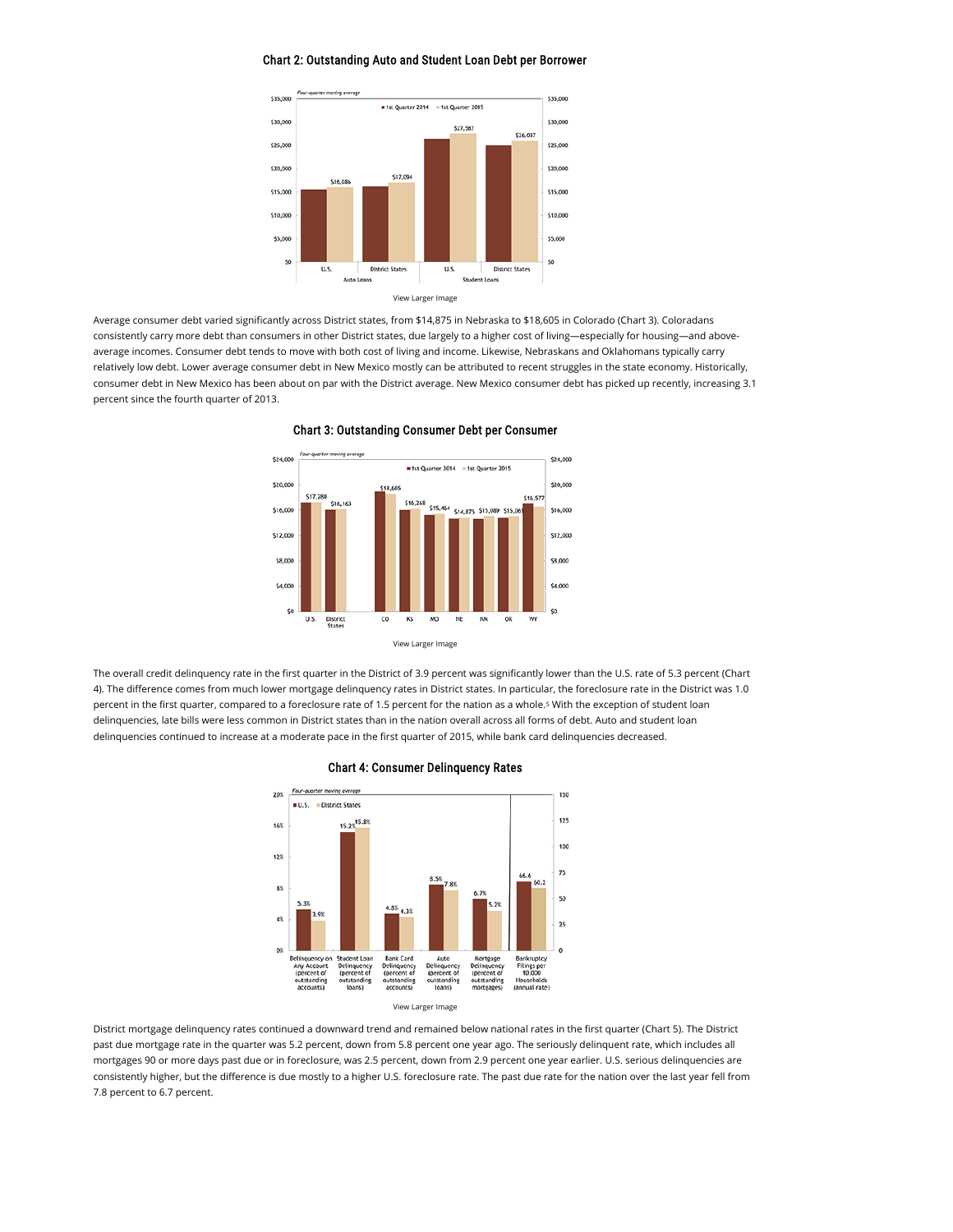#### Chart 5: Mortgage Delinquencies



## In This Issue: Developments in the Mortgage Market

Mortgage lenders originated \$313 billion in first-lien home loans in the first quarter, a 27 percent increase over the first quarter of 2014.6 About 56 percent of these mortgage originations were for refinancing. Refinancing activity varies significantly by quarter. Most of this volatility arises 7 from the sensitivity of refinancing to mortgage rates. When mortgage rates drop, especially if the drop is sharp, refinance originations typically surge. In the first quarter of 2011, when the national average contract mortgage rate ranged from 4.6 percent to 4.8 percent, refinance originations totaled \$148 billion (Chart 6). 8

In the fourth quarter of 2012, when the national average contract mortgage rate was as low as 3.3 percent, refinance originations increased sharply to \$453 billion, an increase of more than 200 percent from the first quarter of 2011. Those who refinanced home mortgages in the first guarter of 2015 are expected to jointly save more than \$1.4 billion in interest costs over the first 12 months of their loans.<sup>9</sup> In 2013 and 2014, those who refinanced home mortgages during the year are expected to save an estimated \$20 billion and \$5 billion, respectively, in interest payments over the first 12 months of their loans. 10

Mortgages originated for purchase generally are much less volatile. Survey research suggests that borrowers are more sensitive to down payment requirements and recent changes in household wealth than they are to mortgage interest rates.<sup>11</sup> Mortgages originated for home purchases have been steady following the housing collapse that precipitated the 2008 financial crisis. Originations for home purchase were \$138 billion in the first quarter, modestly lower from the first quarter of 2014. 12





Housing market conditions also drive the origination of purchase mortgages. By October 2010, six months after the expiration of temporary homebuyer tax credits, sales of existing homes in the United States were half of the pre-crisis peak (Chart 7).13 Existing home sales in Kansas City also fell to half of their pre-crisis peak.14 In Denver, sales were off 42 percent. Three years later, existing home sales in Denver had fully recovered while Kansas City and the nation overall had made significant progress to that end. Home sales retreated in mid-2013, but have since stabilized. A limiting factor in sales of existing homes is low inventory. In March, 2015, the supply of homes for sale, measured by the number of months it would take to sell the entire inventory of homes on the market at the current sales rate, was 4.6 months, solidly in a sellers' market. Given that U.S. sales of existing homes were down 32 percent from the pre-crisis peak, the low supply has been driven largely by low inventory rather than robust sales.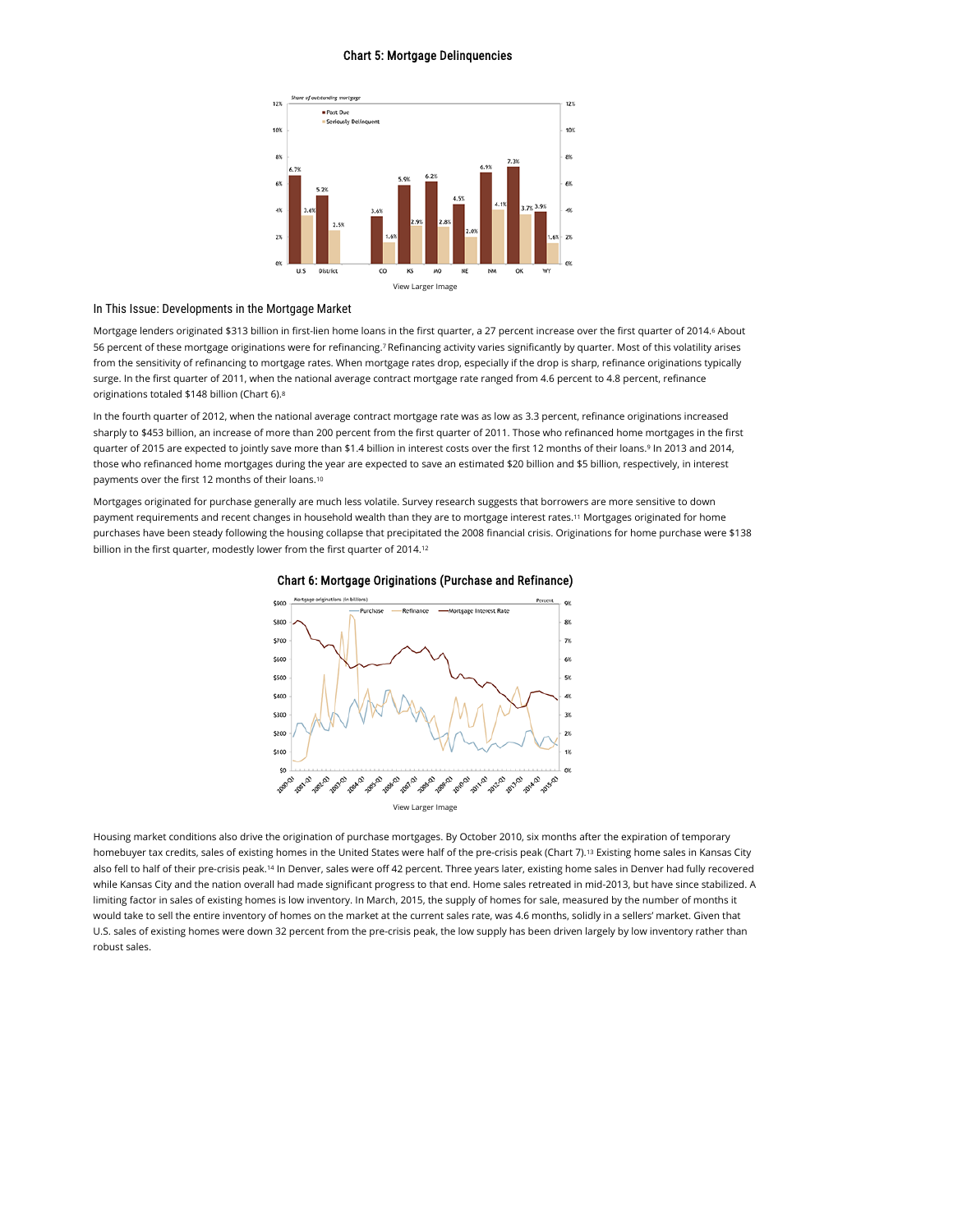#### Chart 7: Existing Home Sales



Following the pattern in sales of existing homes, mortgage debt increased sharply from 2000 through 2007 and began to increase again in mid-2012 amid rebounding home sales and home prices (Chart 8).15 The average balance on U.S. first mortgages was \$165,422 in the first quarter, up 0.6 percent from the first quarter of 2014 and 33.5 percent from \$135,869 in the first quarter of 2005, when sales of existing homes peaked (Chart 9). The average mortgage balance in the District followed an identical path, increasing 36 percent from \$116,674 in early 2005 to \$137,809. Few refinances have involved significant cash-outs since the start of the financial crisis. Although in the first quarter, 27 percent of mortgage refinances involved a loan amount that exceeded the principal refinanced by at least 5 percent, the total cash-out volume was only \$7.6 billion, or 6.2 percent of aggregate refinanced originations.<sup>16</sup> Thus, the increase in average first mortgage loan balance has come largely from new originations. Unlike the immediate pre-crisis period, however, average junior lien balance, whether installment or revolving, did not increase with first mortgages. 17





Chart 9: Average Outstanding Balance on First and Junior Mortgages



Mortgage originations have increased significantly since the housing crisis. Growth in the sale of existing homes has prompted much of the increase in borrowing, but refinance activity, which can vary substantially from quarter to quarter, has been very high in some quarters, offsetting relatively low purchase originations compared to the pre-crisis period. Refinance activity is largely driven by interest rates. Fewer households own their homes than in the pre-crisis period, but the average first mortgage balance is modestly higher. Still, average first mortgage balances have moved little compared to pre-crisis growth, and secondary mortgage balances have remained stable, and in some cases, have decreased. The moderate increase in first mortgage balances likely reflects increasing home prices in many places, among other factors.